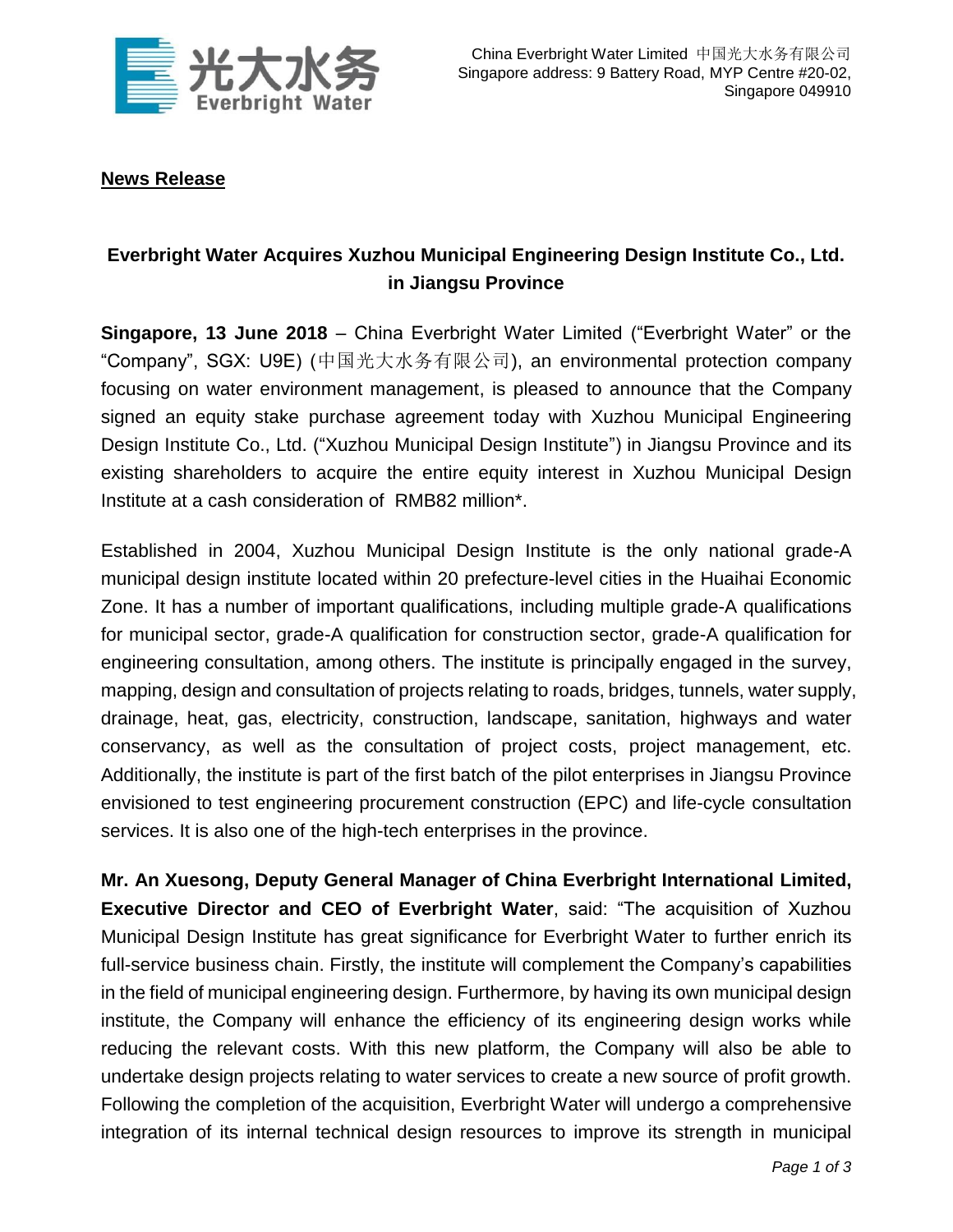

engineering design related to the water environment sector. In addition, it will continuously enhance its capabilities in providing full-services from the early-stage planning and design till the final-stage operation and management."

**Mr. Wang Tianyi, CEO of China Everbright International Limited and Chairman of Everbright Water**, said: "In recent years, with China furthering its ecological conservation and green development, the market for comprehensive management of water environment, comprehensive protection of water ecology and comprehensive utilisation of water resources has been growing. In addition to the strategies concerning new urbanisation, rural revitalisation and ecological protection for Yangtze River Economic Belt, there is a rapidly increasing demand for professional integrated planning and design services. As an integrated water services group, Everbright Water will adhere to its corporate mission of "Devoted to Ecology and Environment for a Beautiful China", seize opportunities arising from the market and relevant policies, fully integrate its resources and advantages in areas such as technology, investment, construction, operation, management and corporate brand. In addition, it will leverage on the expertise and capabilities of Xuzhou Municipal Design Institute, so as to further expand the business chain and broaden its business scope. Its aim is to properly synchronize its light- and heavy-assets with its businesses, and pursue excellent sustainable development."

*\*Note: For details about the acquisition, please refer to the announcement of the Company published on 13 June 2018.*

*-End-*